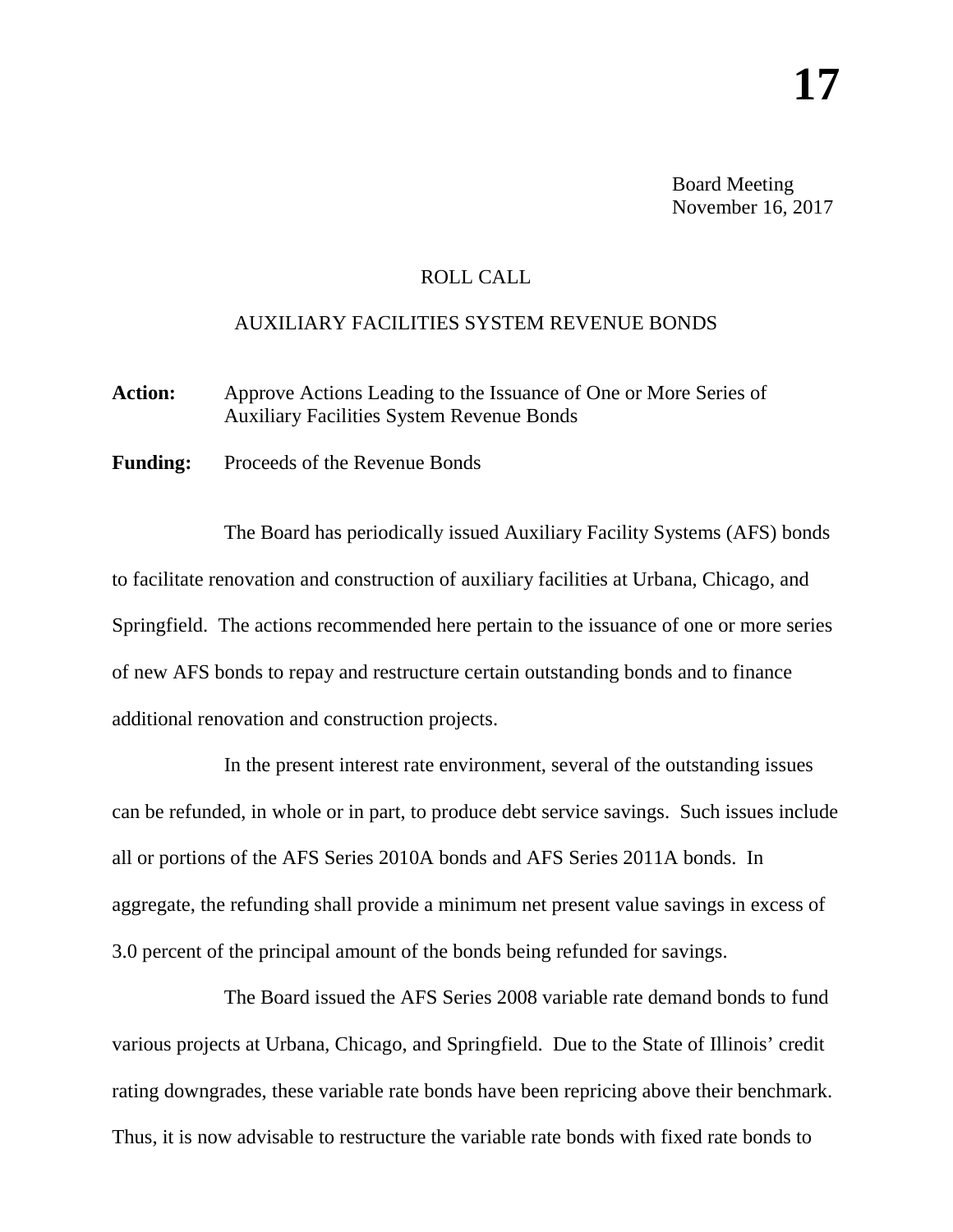eliminate interest rate risk, remarketing agent fees, and liquidity bank fees. The amount of Series 2008 bonds to be restructured would be approximately \$16.57 million under current market conditions.

In addition, it is recommended that a portion of the AFS Series 2010A bonds maturing in the years 2021 through 2025 be restructured to extend the maturities to include the years 2026 through 2040, to better meet the needs of the borrowing units. The Series 2010A bonds were issued with a final maturity in 2030 due to an interest rate constraint. This created a step up in annual debt service in the years 2021 through 2025. This restructuring will level the future debt service by extending the final maturity to 2040 as originally planned for the Series 2010A bonds. The amount of the Series 2010A and Series 2011A bonds to be refunded or restructured would be approximately \$107.69 million under current market conditions.

At its meeting of November 10, 2016, the Board approved a budget of \$69.76 million for the Renovation and Addition, Dining Facility, Illinois Street Residence Hall, Urbana. In addition, at its meeting of July 13, 2017, the Board approved a budget of \$79.20 million for the Southeast Addition and Renovation, Memorial Stadium, Football Performance Center Phase 1, Urbana. The funding source for both projects was the institutional funds operating budget of the University of Illinois at Urbana-Champaign with anticipated reimbursement from the proceeds of future sale of Auxiliary Facilities System revenue bonds. It is now recommended to issue new AFS bonds for the purpose of funding these projects.

Therefore, the Interim Vice President/Chief Financial Officer and Comptroller (the "Comptroller") requests approval of actions leading to the issuance of

2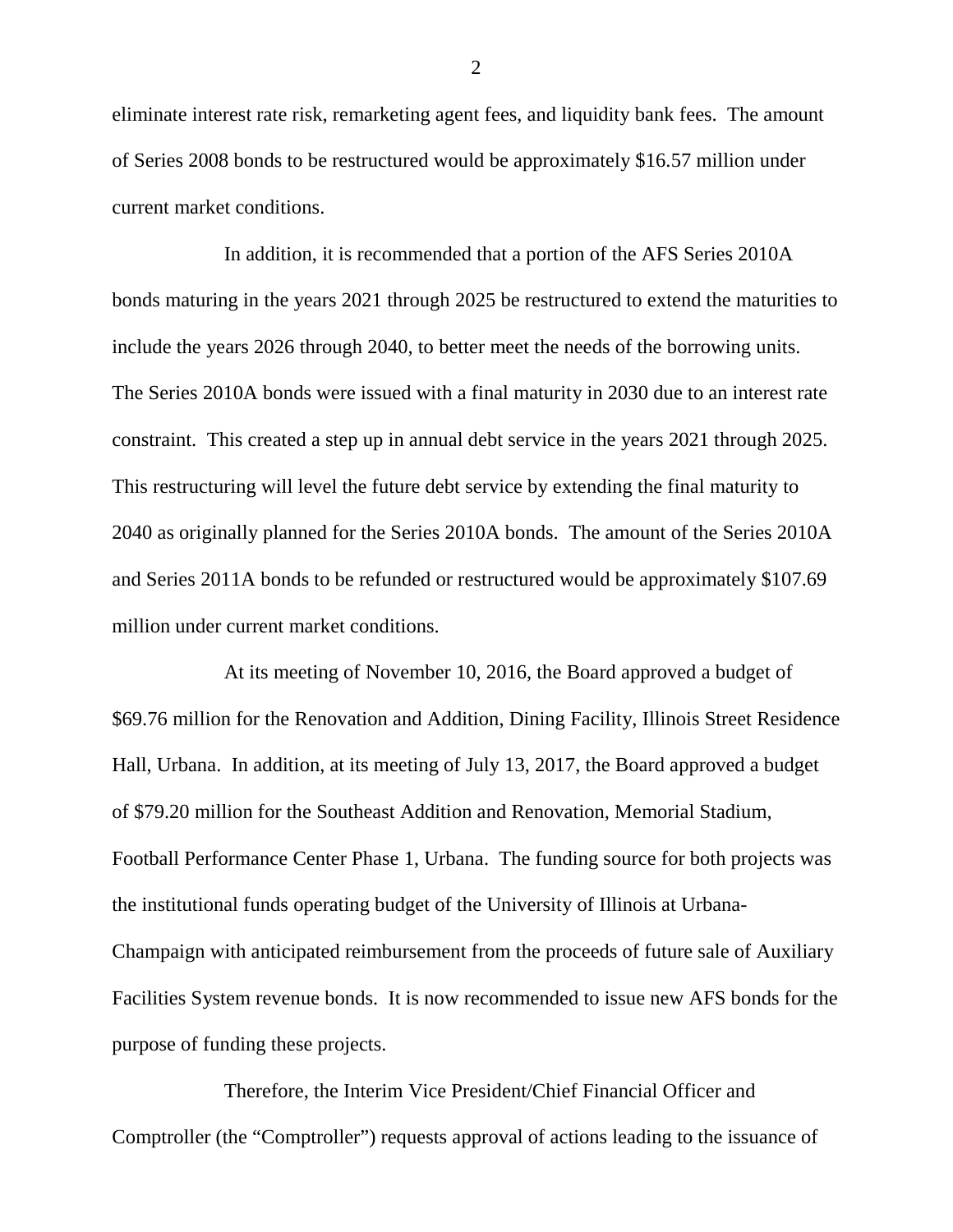one or more series of Auxiliary Facilities System Revenue Bonds (the "Bonds") to refund or restructure AFS bonds and to fund the Dining Facility and the Football Performance Center plus capitalized interest and the cost of issuance.

The bonds will be sold via a public competitive bidding process to the bidder or syndicate submitting the offer to purchase one or more series of the Bonds determined by the Comptroller to be in the best financial interest of the University.

Accordingly, in order to proceed with the preparation of documents and to take other actions needed prior to the issuance of the Bonds from time to time and in one or more series, the Comptroller recommends that the Board approve the following actions:

- 1. Retain Chapman and Cutler LLP to serve as bond counsel.
- 2. Retain Katten Muchin Rosenman LLP to serve as special issuer's counsel.
- 3. Retain Public Financial Management, Inc. to serve as financial advisor.
- 4. Retain The Bank of New York Mellon Trust Company, N.A. as bond registrar and trustee.
- 5. Retain Grant Thornton LLP to serve as verification agent, to the extent required.
- 6. Prepare the Preliminary Official Statement, Official Notice of Bond Sale and final Official Statement.
- 7. Take actions to pursue and obtain a credit rating or ratings for each series of the Bonds.
- 8. Prepare additional documents including the Supplemental Bond Resolution, the Continuing Disclosure Agreement (if needed) and any related documents for each series of the Bonds.